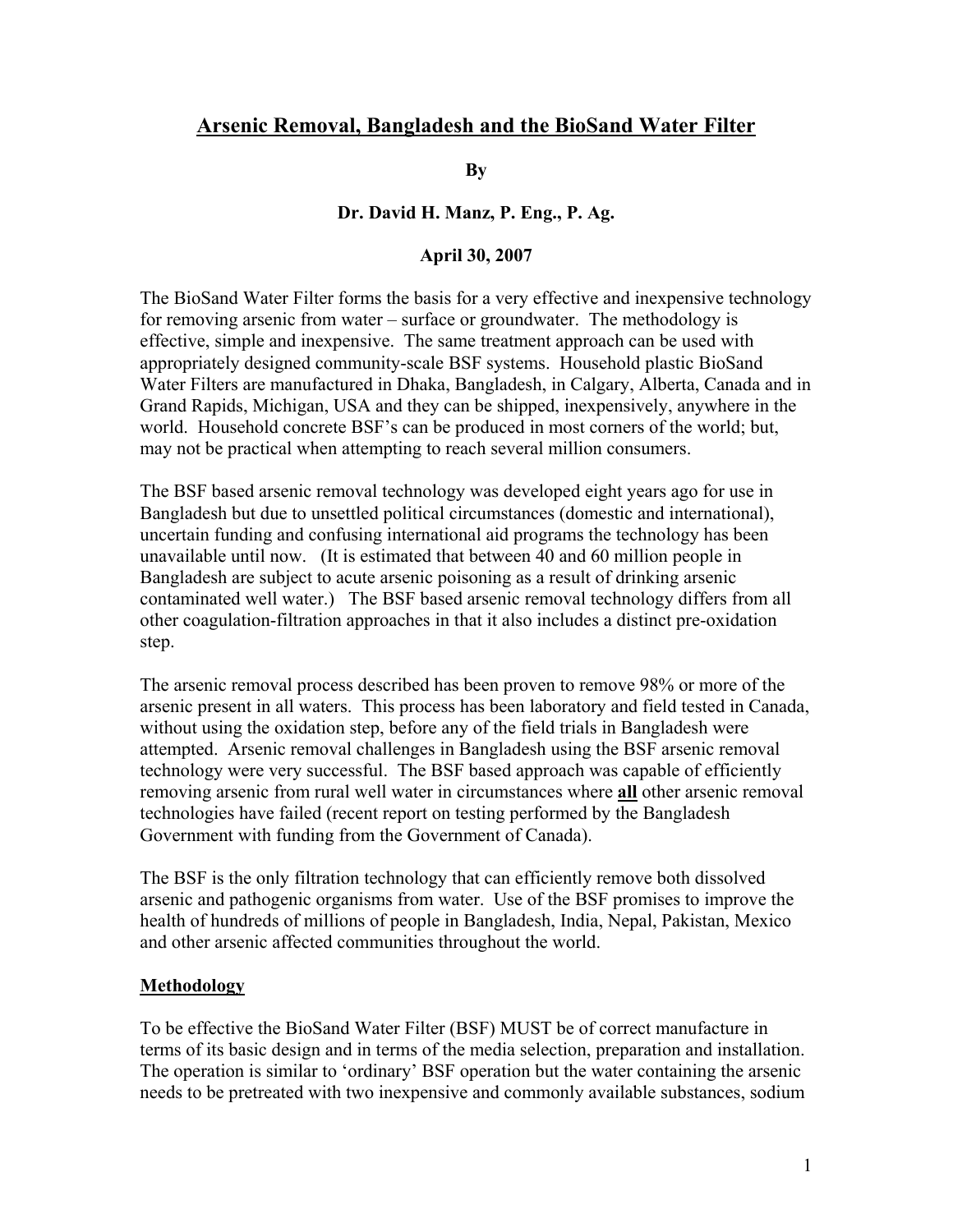hypochlorite (household bleaching solution) and ferric sulphate ( a very common chemical coagulant used in municipal water treatment plants worldwide).



# **Pumping water from a well that produces water with high levels of arsenic.**

The first step is to add the sodium hypochlorite to the bucket of water (20 litres) until the 'stirred' water has the smell of chlorine. This process insures that all 'organically complexed arsenic' or other 'dissolved organic' substances are transformed to a condition where they will be available to attach to the chemicals formed by the addition of the ferric sulphate; and, equally important, will not interfere with the process of collecting the arsenic on the chemicals formed by the addition of the ferric sulphate.



 **Demonstrating addition of sodium hypochlorite to untreated well water.**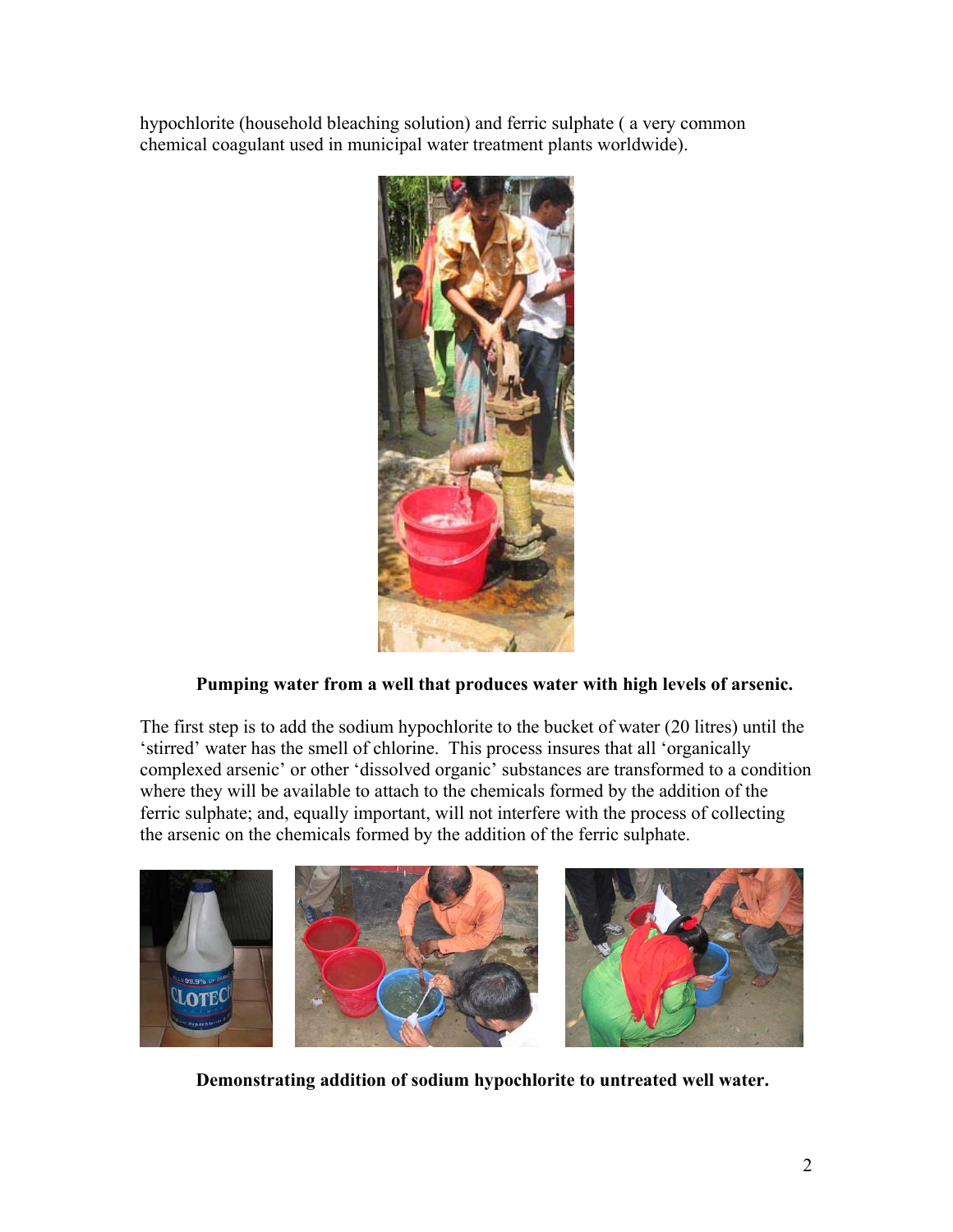The second step is to add 600 mg of ferric sulphate using a simple measuring spoon to the same bucket (20 litres of water) and stirring the water very thoroughly. Care needs to taken to purchase reasonably pure material that has been well taken care of (not adulterated or exposed to moist air). When used in a powder form the ferric sulphate immediately reacts when added to the water and turns the water a reddish (rust) colour. The water is allowed to stand for at least an hour and then it is stirred again. This process is repeated one more time after which the reddish coloured substances formed are allowed to settle to the bottom of the bucket. The periodic mixing insures that the arsenic is captured and will be removed by the BSF.



### **Demonstrating the addition of ferric sulphate and production of pure water.**

The water is then carefully poured into the filter. The BSF will remove any remaining reddish coloured particles together with 98% of the arsenic and any disease causing pathogens (parasites, worms, etc.) that cannot be killed by the chlorine.

The performance of the BSF for arsenic removal is not affected by dissolved organic substances in the water – very common in Bangladesh for example. Most other technologies used to remove arsenic from water **are** adversely affected by the presence of excessive quantities of dissolved organic substances and may not work very well.

BSF's do not exhibit breakthrough phenomena. Most other technologies used for arsenic removal do exhibit breakthrough and can produce unsafe water without the consumer being the least aware of the problem.

The BSF can be operated twenty-four hours a day. It can be cleaned as often as required without incurring additional expense since the media is never replaced. There are cases in Bangladesh where up to ten families (50 people) share a small twenty litre per hour capacity filter.

The BSF is commonly used to treat water for non-consumptive purposes such as washing food, washing utensils for eating and cooking, cleaning tables and counters used for preparing and serving food, and water used to bathe. The water used for these purposes can have elevated concentrations of arsenic (unless taken with food); but, this water MUST be free of pathogens.